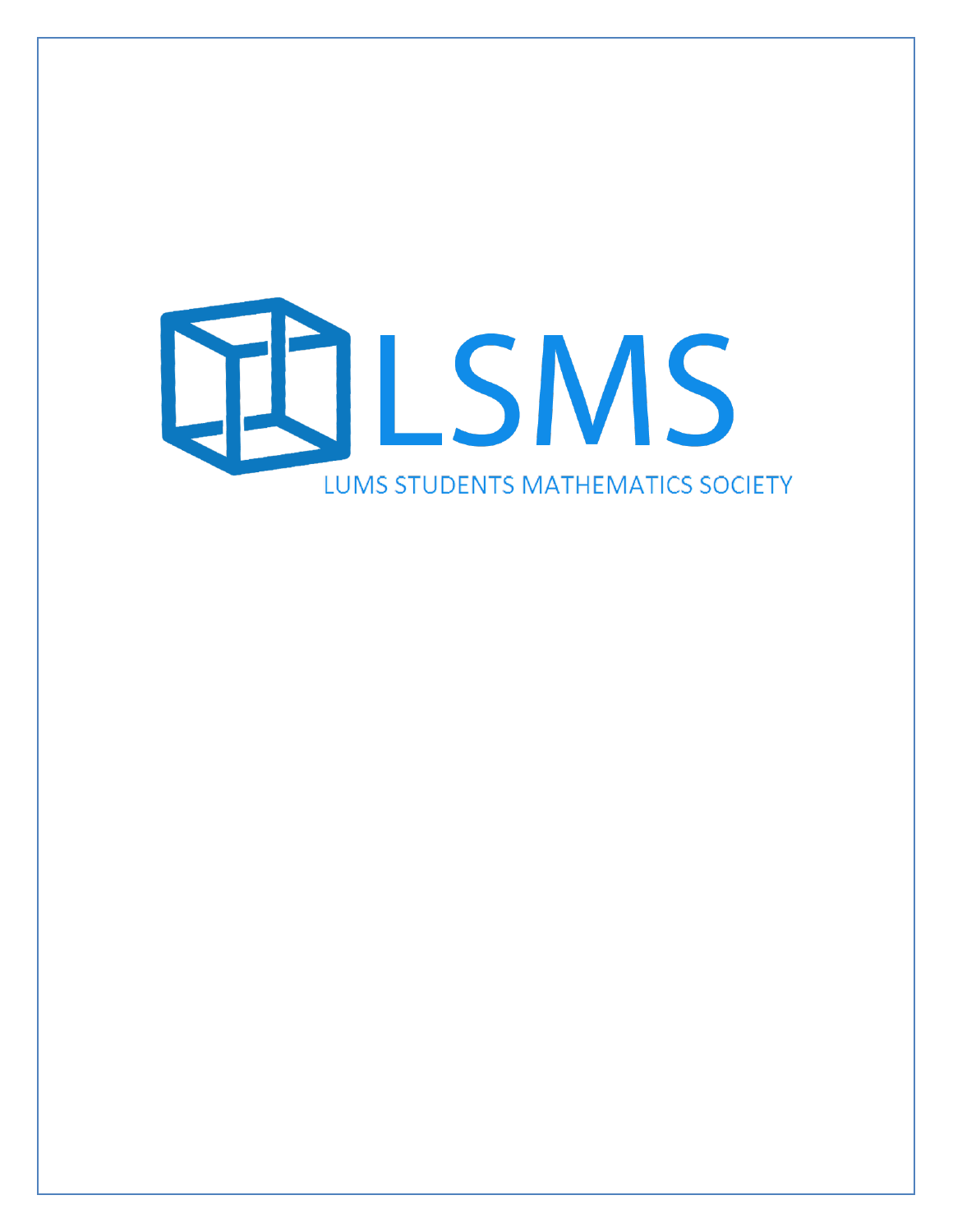# **Table of Contents**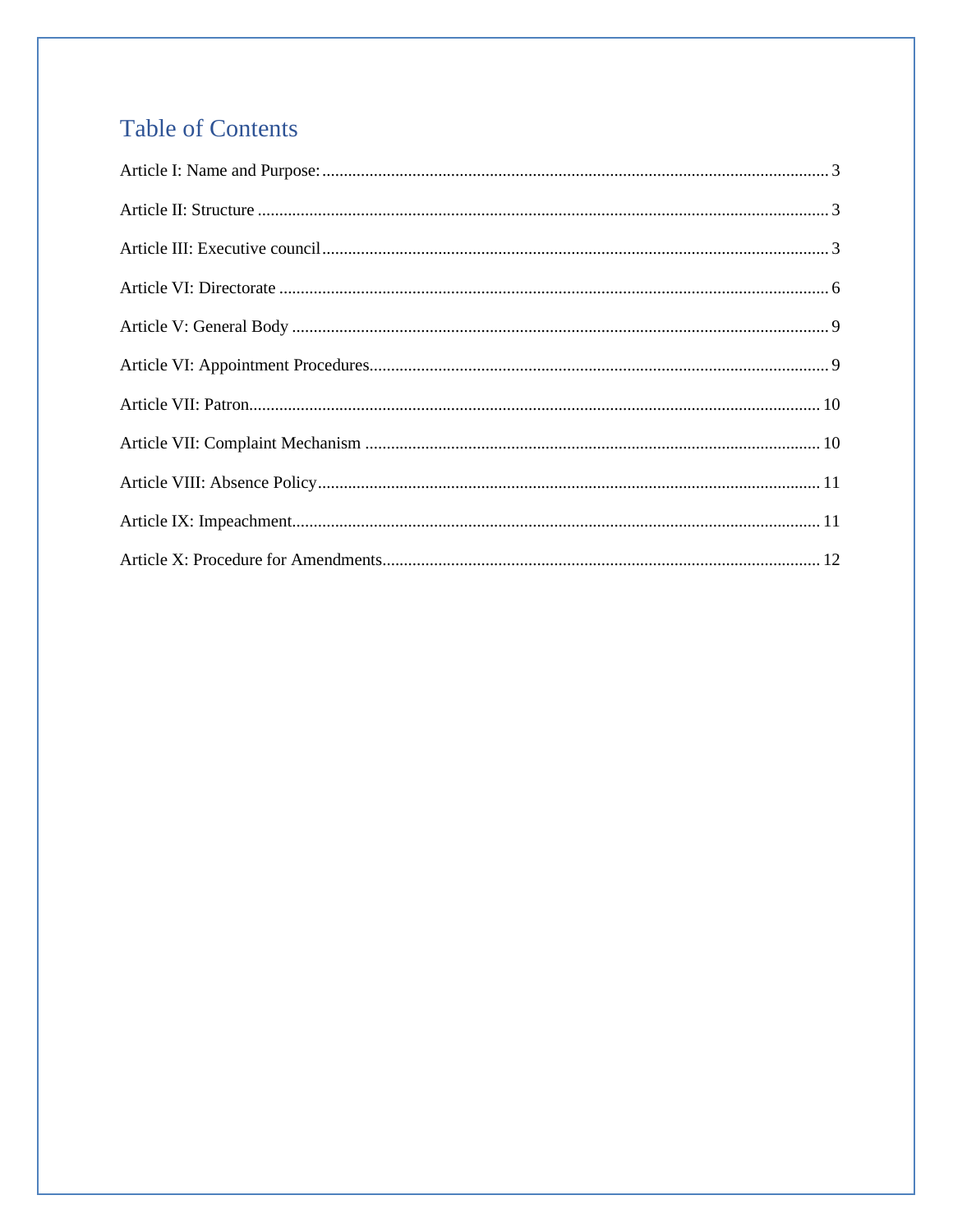## <span id="page-2-0"></span>Article I: Name and Purpose:

Name: the name of the organization shall be LUMS Students Mathematics Society

Purpose: The LUMS Students Mathematics Society works to bring science and mathematics to the everyday coffee table. It is a group of talented, motivated and well-rounded individuals who have promised to deliver this proliferation of mathematics. Mathematics has, quite unfortunately, been a subdued affair in our higher secondary education system and that has led to a decreased interest in Math in University. The LSMS aims to foster an interest in Math by having events that bring out the fun side of math. For people who are already math enthusiasts, LSMS provides ample exposure and aids in participation in conferences both on national and international level.

## <span id="page-2-1"></span>Article II: Structure

- 1. Executive Council
- 2. Extended Council
- 3. Directorate
- 4. General Body

## Article III: Executive council

#### <span id="page-2-2"></span>Section 1: Composition

- 1. President
- 2. Vice President Events
- 3. Vice President Administration
- 4. General Secretary
- 5. Academic Event Head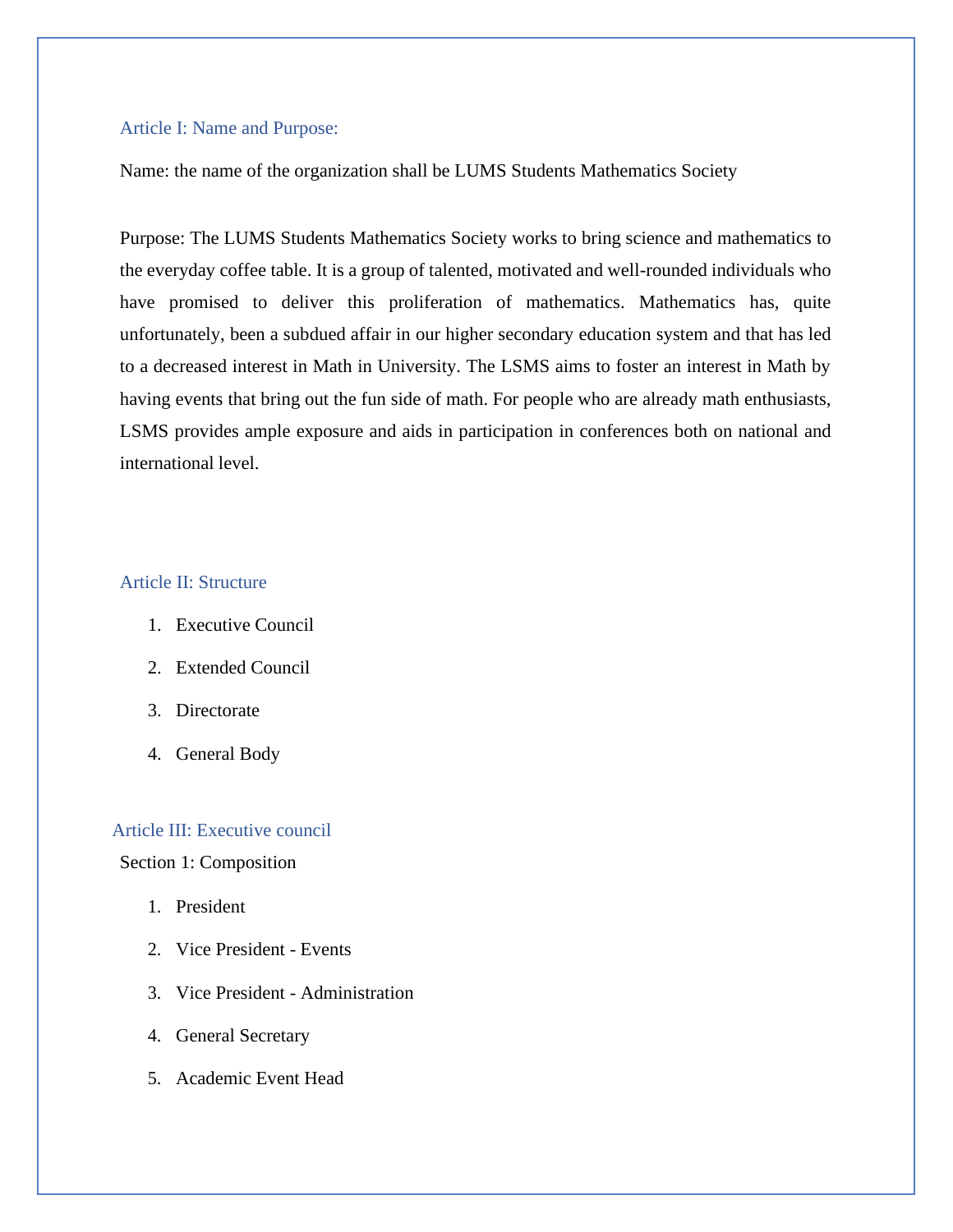The council will also consist of two/three advisory council members who

- Should have served in LSMS for three or more years
- May or may not have served in the previous executive council
- Are responsible for taking quarterly updates from the current executive council
- Do not have voting rights
- Can be sought at times of guidance and crisis
- Should not be a part of any other society's executive council

Section 2: Eligibility Criteria

- 1. They must be active, serving members of the LUMS Students Mathematics Society.
- 2. They should have experience of at least two years in the society.
- 3. They cannot have Executive council positions in any other society other than the LUMS Students Mathematics Society.
- 4. No Executive Council member may hold the same office for more than one year and the President may not re-apply for the Council in the successive year. They may become a part of the advisory council
- 5. They are not eligible to apply for an EC position if they have already applied for an exchange program or a semester abroad in the upcoming academic year.
- 6. They should have a GPA above 2.5 and should not have been reported to the Disciplinary Committee.

Section 3: General powers of the Executive council

- 1. The Executive Council holds sole authority when making decisions for or on behalf of the society.
- 2. Any decision taken collectively by the Executive Council and Senior Council will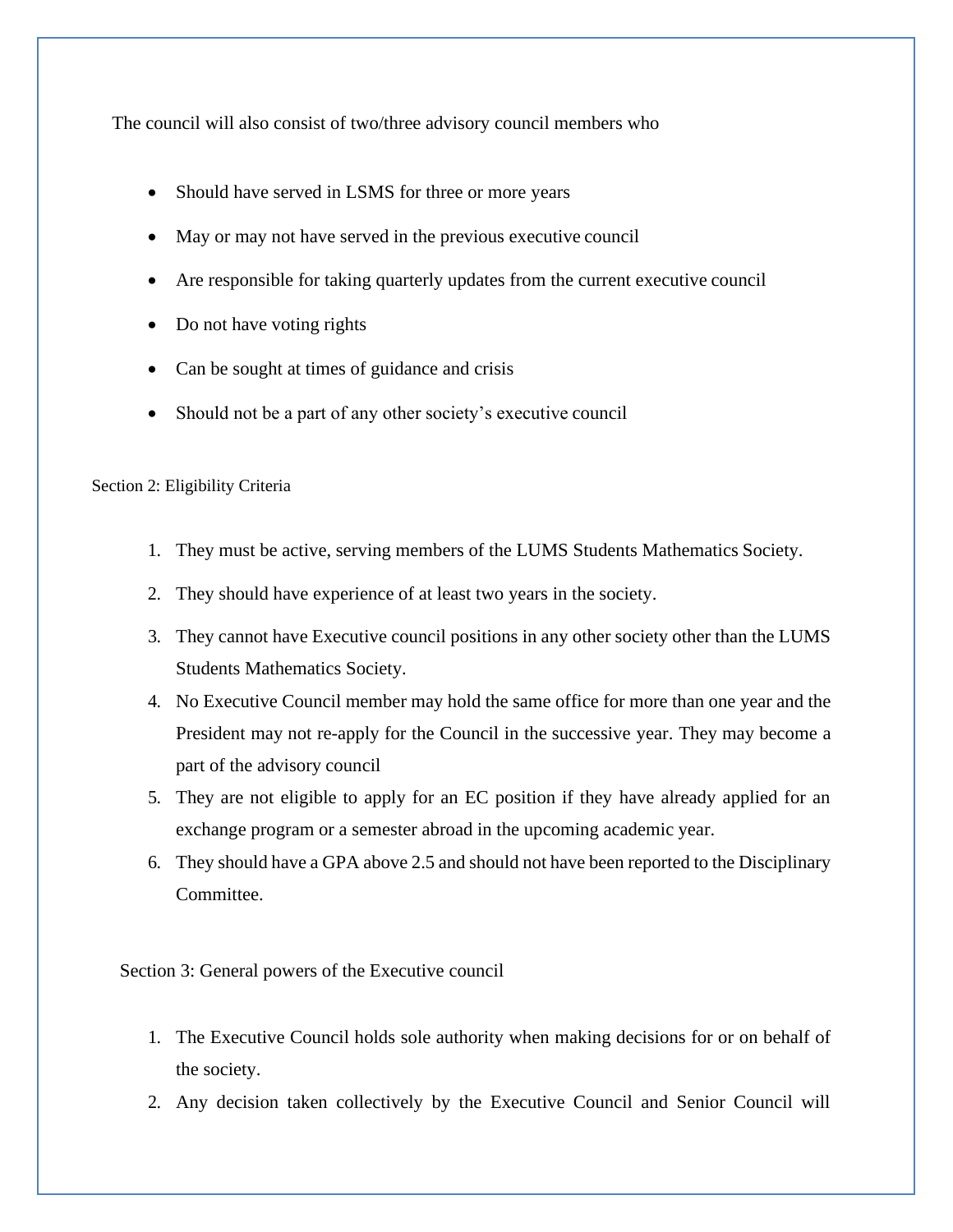require a simple majority amongst its members.

- 3. The Executive Council shall ensure that this constitution is respected and upheld by all members of the society.
- 4. If the constitution is silent on a matter, the Executive Council must respond to any given issue based on precedent.
- 5. All members of the Executive Council must conduct themselves as role models for the remaining members of the Society and must present themselves in a manner representative of the values of the Society, including, but not limited to, the qualities of honesty, integrity, justice, discipline, professionalism and approachability.

Section 4: Division of powers and duties

- 1. The duties of the President shall be:
	- Attend the Student Organizations Orientation Session at the beginning of the academic year.
	- Attend all meetings and activities or send a member in his/her place.
	- Review and understand the current constitution and manage the society accordingly
	- Ensure that the members understand the rules and regulations as determined by the Constitution.
	- Adhere to all university policies.
	- Fulfill all other responsibilities that are assigned to the President.
	- Take decisions when a particular issue is not is not discussed in the constitution
- 2. The duties of the Vice President-Events shall be:
	- Interact with university offices on continuous basis and work as a liaison between the society and management.
	- Focus specifically on events and work closely with Events Department to ensure that LSMS continues to come up with creative and mind-boggling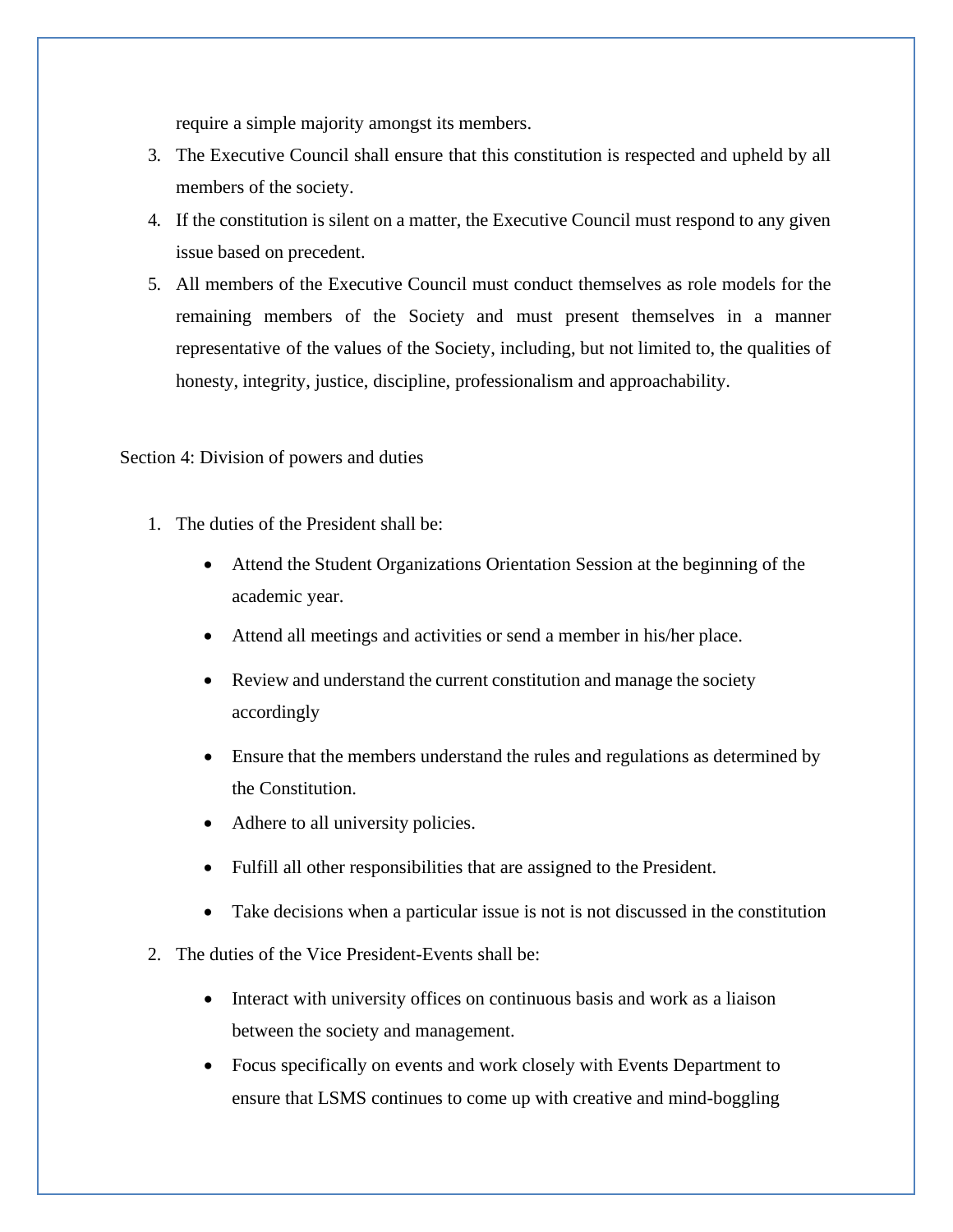events

- Preside over meetings in the absence of the President.
- Make sure that all the university policies regarding events are followed
- Work as a liaison between society and management
- Assist the president in all matters
- Guide the directorate and the general body on all the matters
- 3. The duties of the Vice President Administration shall be:
	- Prepare budget requests for review by the end of the Summer Semester. In case of summer semester phase out, this deadline will extend three weeks after the end of Spring Semester classes.
	- Take regular updates and ensure smooth running of all the departments especially logistics, social and marketing
	- Attend the Officer's Orientation Session every Fall Semester.
	- Submit bills, receipts, invoices to Extra-curricular staff
	- Ensure that all members have paid their dues.
	- Maintain an accounting system to record all income and expenses.
	- Deposit any funds into the Student Organization/LUMS Account, maintained at the Accounts Office.
	- Preside over meetings in the absence of the President.
	- Make sure that all the university policies regarding events are followed
	- Work as a liaison between society and management
	- Assist the president in all matters
- 4. The duties of General secretary shall be:
	- Make a note of all minutes of meetings throughout the year
	- Handle all administration duties of the society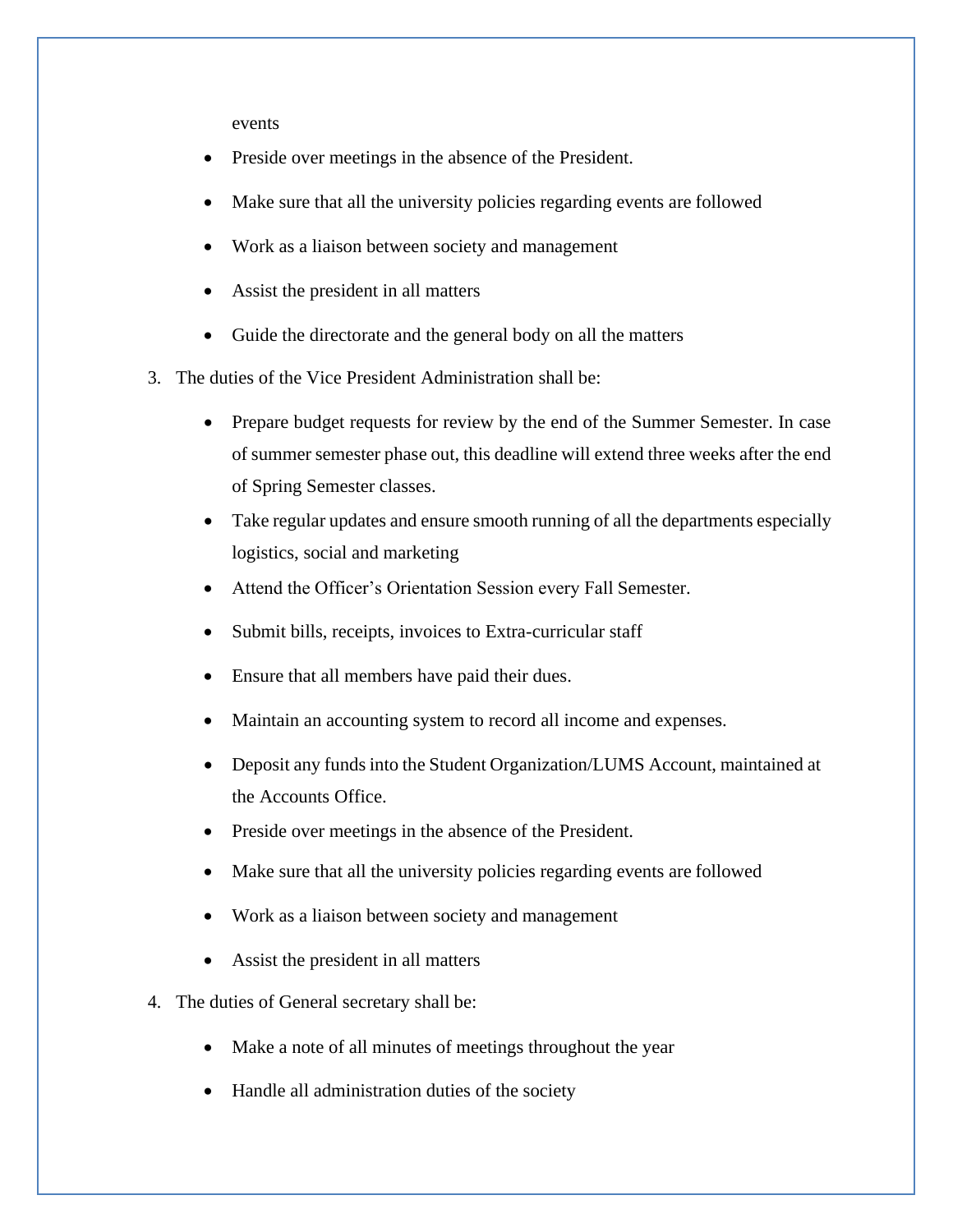- Disseminate information/decisions made by the society to all the members of the society.
- Focus specifically on smooth running of the departments like marketing, external promotion and registrations, and HR and publications
- Also make sure that the all decisions are made in accordance with the constitution
- 5. The duties of Academic Event Head shall be:
	- Plan event from start to finish according to requirements, target audience and objectives
	- Come up with suggestions to enhance the event's success
	- Ensure adherence and obedience throughout the event
	- Source and negotiate with vendors and suppliers
	- Coordinate all operations
	- Approve all aspects before the day of the event
	- Ensure event is completed smoothly and step up to resolve any problems that might occur
	- Analyze the event's success and prepare reports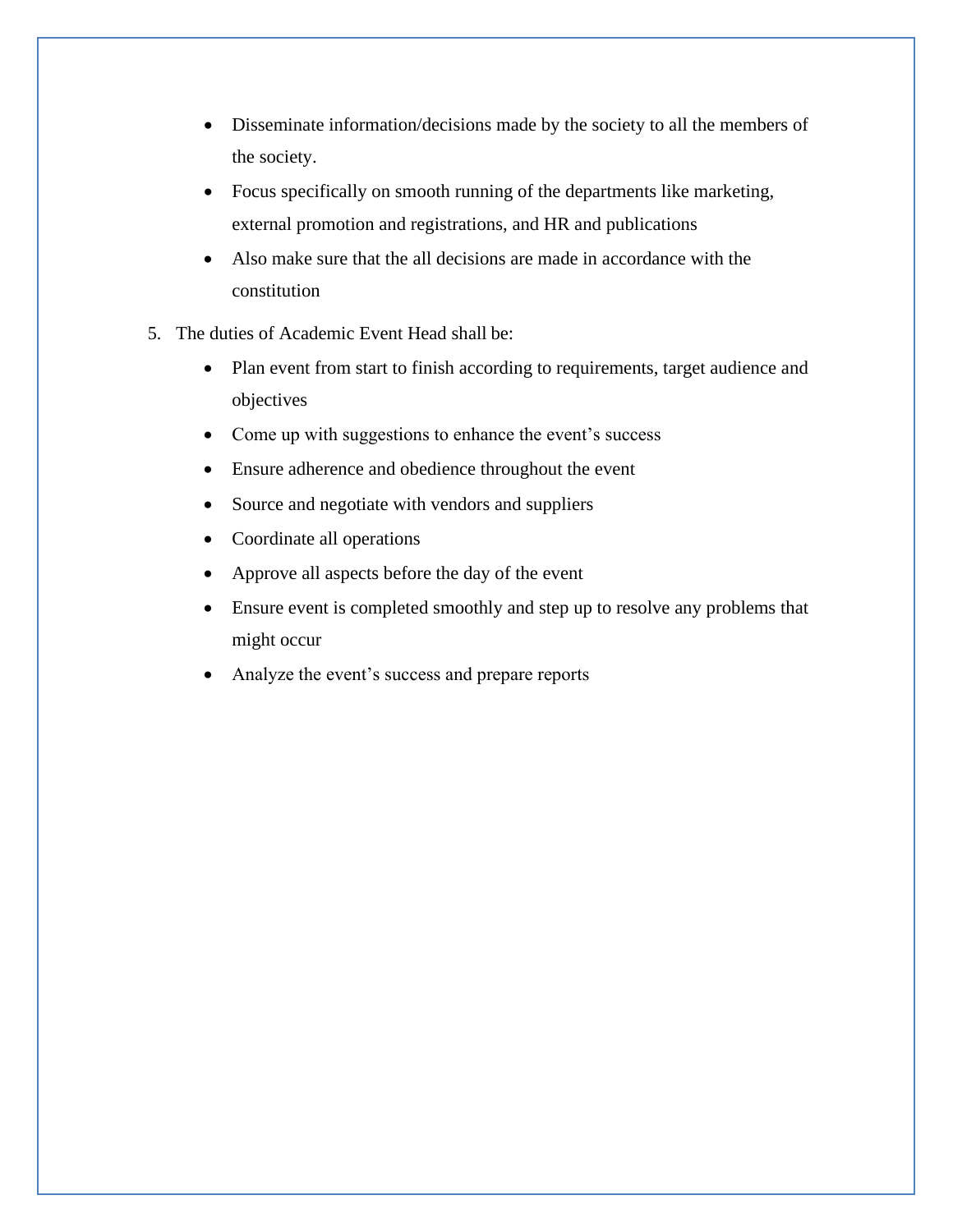## <span id="page-7-0"></span>Article VI: Directorate

Section 1: Composition

The directorate will consist of the following

- **Directors**
- Convener Sigma
- Convener Intra-LUMS and Talks

## Section 2: Departments

- 1. Events: the events department will be responsible for designing ang ensuring smooth functioning of all society events such as SIGMA and Intra-LUMS. Duties include:
	- Collaborating with conveners to discuss the details of the events
	- Selecting Event Heads for Sigma and Intra-LUMS
	- Discussing and approving logistical requirements of events
	- Making detailed event plans
	- Designing all events including their theme, format of rounds and questions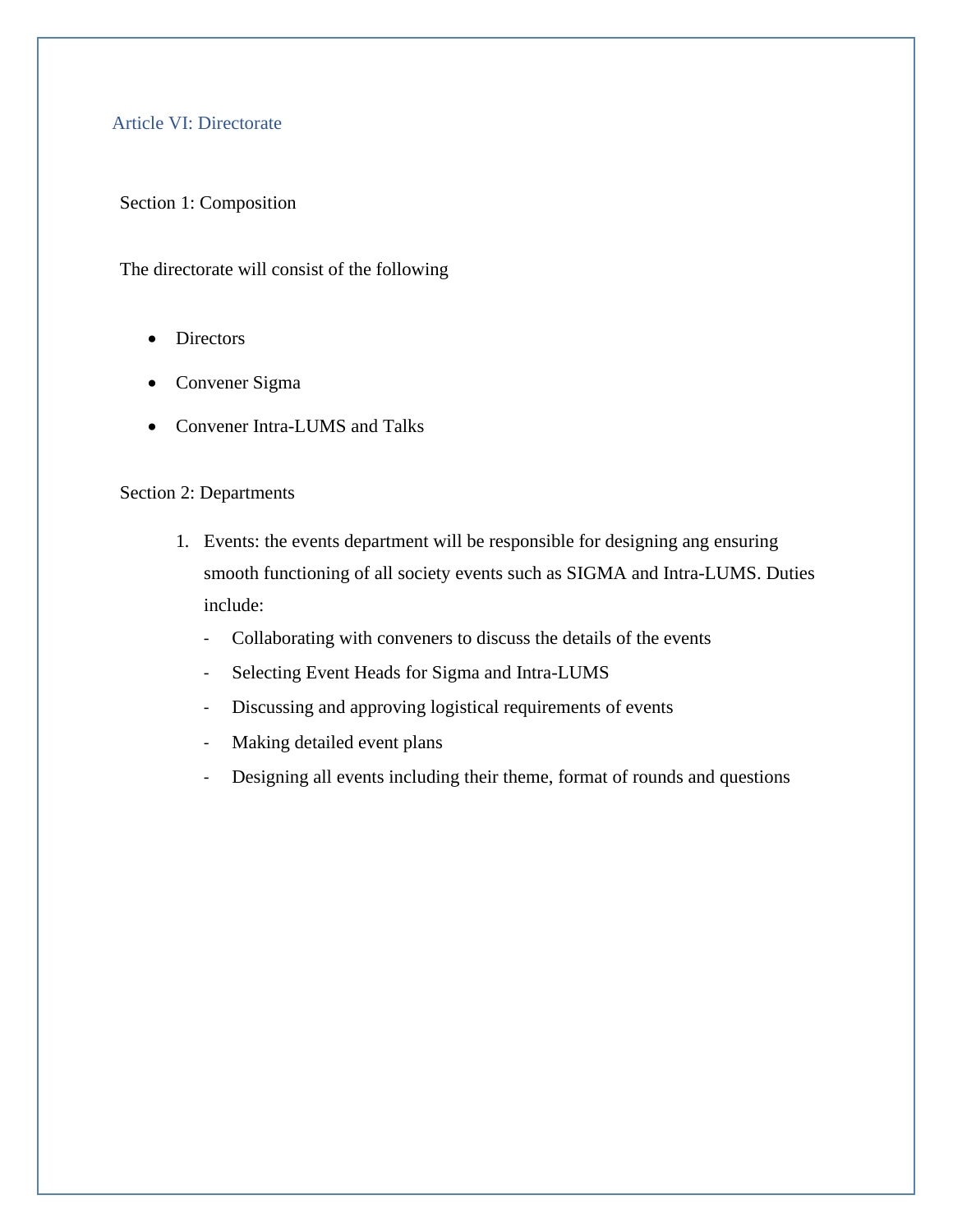- 2. Logistics: the logistics department is responsible for fulfilling the logistical requirements of all departments and events including the socials. Duties include:
	- Discussing and approving logistical requirements of events
	- Raising timely PRs for all logistical requirements
	- Collection of logistics from store and proper distribution of logistics to all events
	- Collecting remaining logistics after events and placing them in LSMS store
	- Booking venues for events and socials
	- Collecting money, placing orders and distribution of shirts/hoodies for orientation and Sigma (only if they are provided by the society. If sponsored, this falls under the domain of marketing)
	- Keep record of the society account and reimbursements of student expenditure.
	- Assist the department of Promotions and Design in printing of standees and posters
	- Arrange a one/two-day society trip by gathering information from travel companies, estimating the cost of feasible trip places and choosing the best one after taking opinion of the society members.
	- Contacting vendors and preparing excel sheets and quotations for social events
- 3. Marketing: the marketing department is responsible for negotiating deals with various organizations to act as sponsors for LSMS events. Duties include:
	- Prepare a marketing proposal with LSMs events and types of sponsorships.
	- Prepare a list of all potential sponsors with their contact details
	- Call potential sponsors well in advance of events to discuss deals and hold meetings with marketing departments of target companies.
	- Prepare Memorandum of Understanding (MOU) for every sponsor and get it approved from ECA office.
	- Collection and distribution of free/discount/meal vouchers and hoodies/shirts for winners, participants and general body.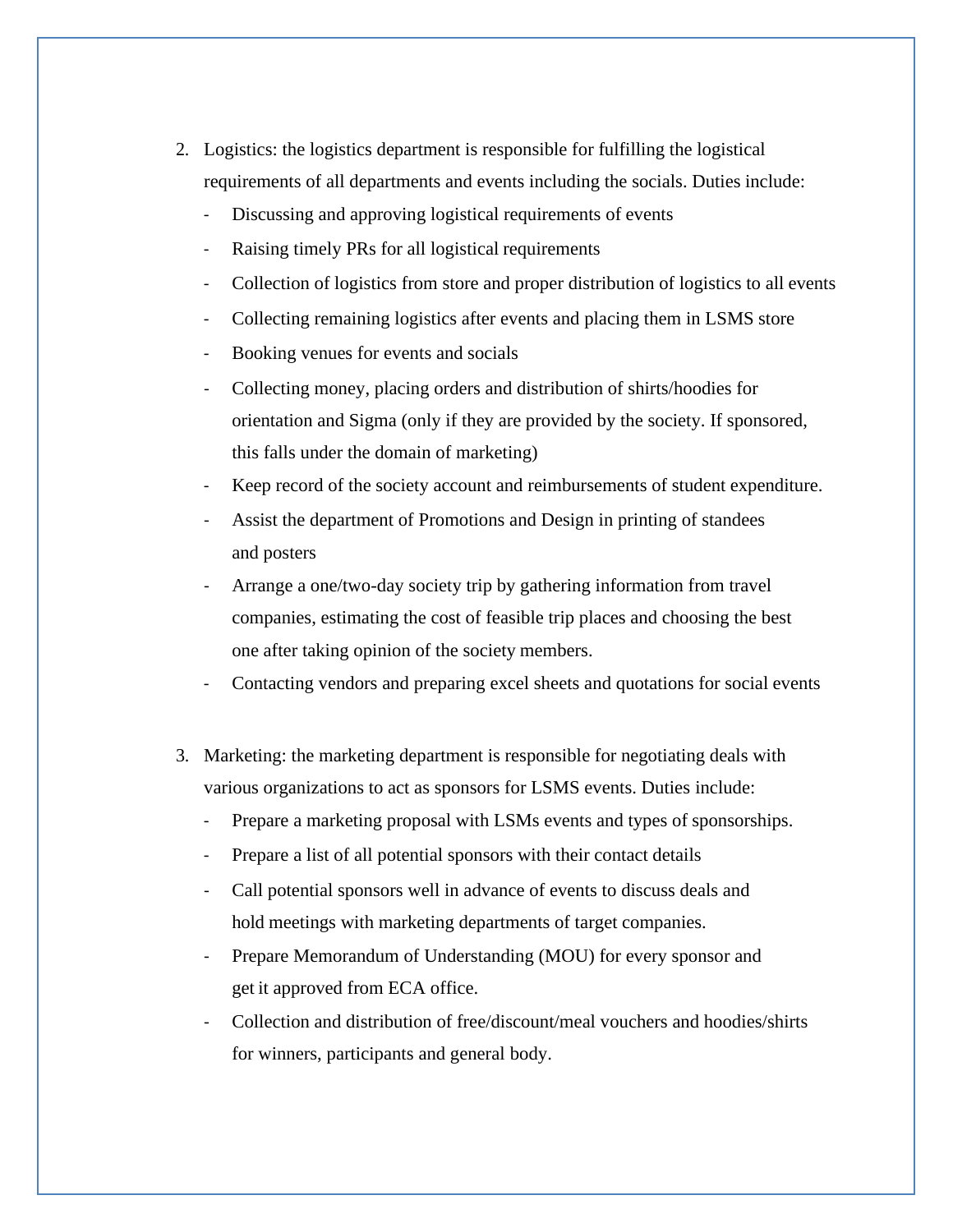- 4. Human Resource and Publications: this department is responsible for effective communication among the entire general body. Duties include:
	- Provision of venues for General Body Meetings (GBMs).
	- Communication/Reminders through emails and text messages.
	- Keep track of contact details of entire general body and ensure the presence of all society members at GBMs
	- Mark the attendance for each meeting and maintain minutes of each meeting
	- Publish writeups for events
	- Reach out to new members through O week fair signup sheet and promote LSMS events via email
	- Coordinating with host team including volunteers, and participants during events
	- Create ways of inculcating motivation and the core values of the society across all members
	- Conduct and innovate methods of ice-breaking within the society
	- Create and implement a comprehensive security plan for SIGMA
- 5. Registrations and External Promotions: this department is responsible for facilitating the registrations process for both internal and external events and for attracting maximum number of delegates for SIGMA. Duties include:
	- Make signup sheets and attendance sheets for O week and GBMs
	- Set up registration desks for Intra-LUMS and SIGMA
	- Make registration forms for every event
	- Ensure that all queries, questions or problems raised by delegates are dealt with effectively and efficiently
	- Promptly follow up with all registered delegates and ensure that they pay on time
	- Prepare a comprehensive list of institutes to be approached by LSMS for participation in events and call them for invitations
	- Ensure that emails and packages are sent out to relevant institutions and are followed up with EP visits.
	- Develop a comprehensive plan to contact, invite and secure a wide range of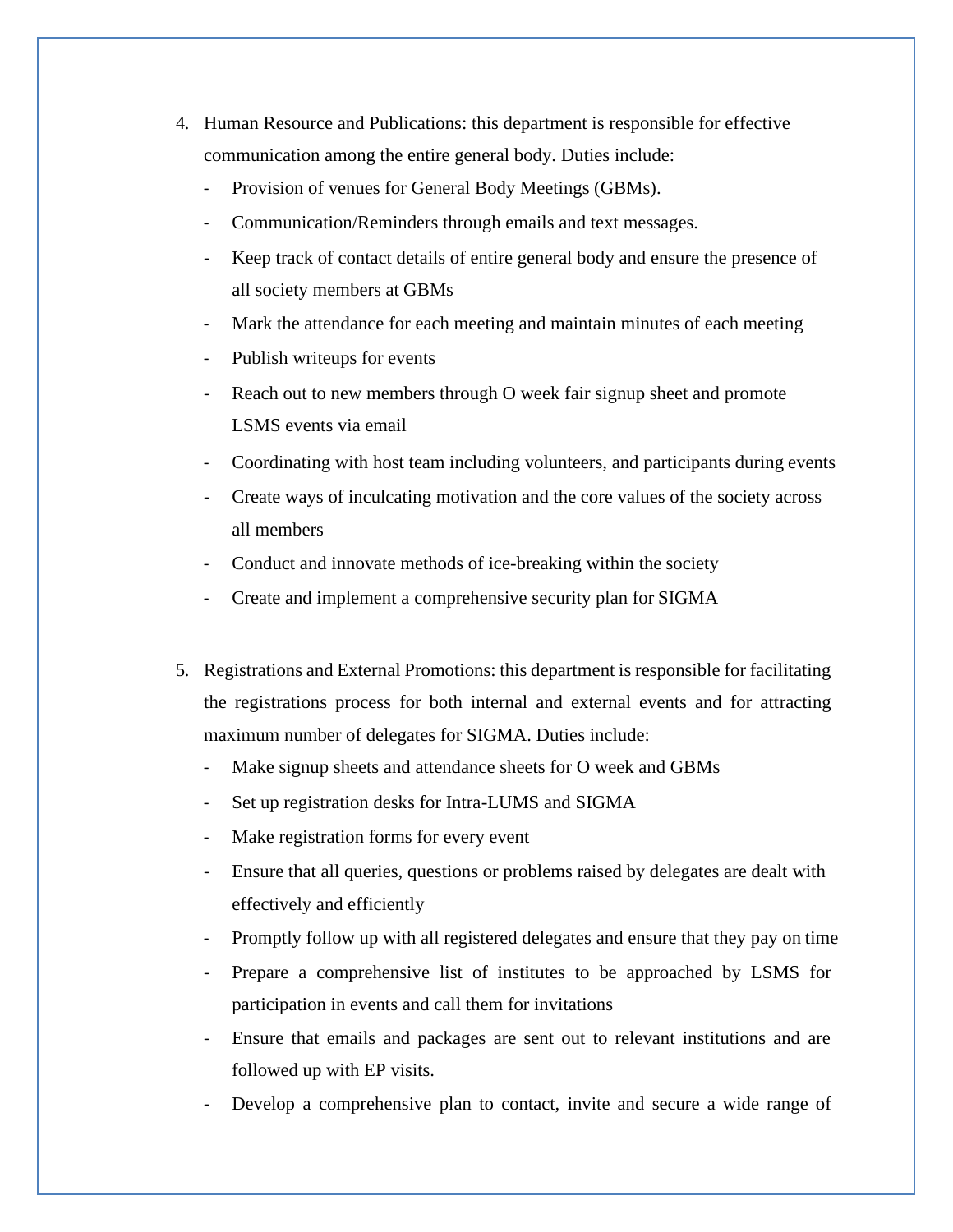diverse and important personalities as chief guests and special speakers for LSMS talks and flagship event, SIGMA

- 6. Promotions and Design: this department will be responsible for promoting events both within and outside LUMS on all kinds of platforms and for designing all promotional material. Duties include:
	- Maintain and update the LSMS and SIGMA website
	- Maintain and update the society's social media accounts (Facebook, Instagram and Snapchat)
	- Design and provide promotional material for the events (videos, posters, pamphlets, flyers, standees, certificates, shields, name tags, flex, etc as required for each event)
	- Get all stuff that goes in print approved from the LUMS marketing office and include the publication codes provided by them in the design
	- Promote the events by posting on the society's official FB page and sharing on LDF, other FB groups, WhatsApp groups, etc.
	- Distributing and pasting promotional material such as flyers for the events (at the khokha, pdc, male and female dorms, etc)
	- Arrange for society's photo shoots and media coverage of the events
	- Decorating the auditoriums according to the event theme and the registration desks during O week and the events.
	- Assisting with any IT related work for events such as app designing or online activities

## Section 3: Eligibility Criteria

- All members hold equal position in the directorate
- Every department can have one or two directors and assistant directors depending on the workload of the department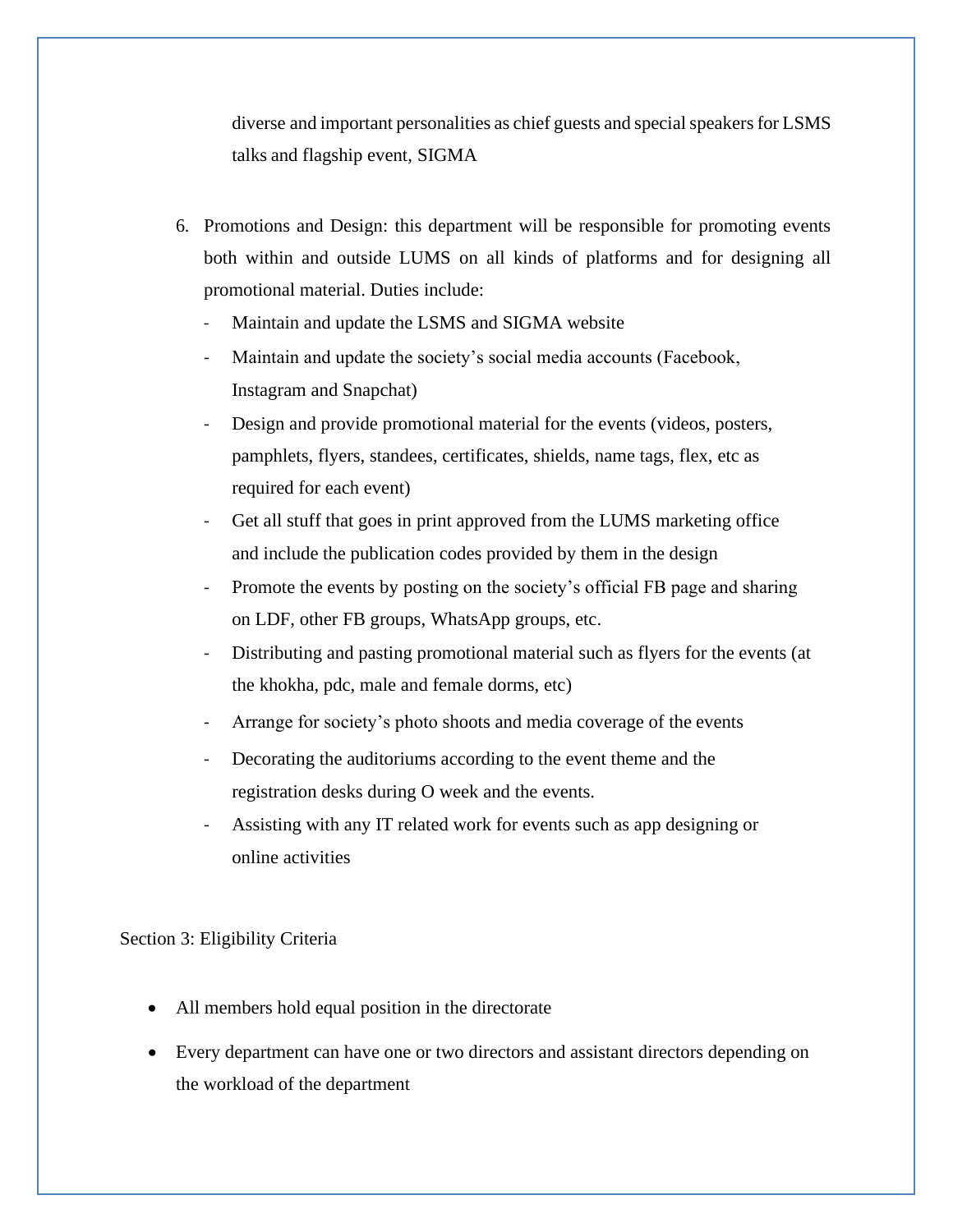- They should have experience of at least one year in the council
- They can be members of sophomore batch or junior batch
- They will be appointed by the new Executive Council

# <span id="page-11-0"></span>Article V: General Body

Section 1: General body will consist of Assistant Directors and Team Members and they will be accountable to their respective departments' directors

Section 2: Eligibility Criteria

- Assistant directors are accountable to the director and might take decisions in the absence of respective departments' director
- They can be members of freshmen or sophomore batch
- <span id="page-11-1"></span>• They will be appointed by the new executive council and

directorate

# Article VI: Appointment Procedures

- The Outgoing Executive council will appoint and upcoming Executive Council
- The New EC will appoint the directors and assistant directors
- The new directorate will appoint the assistant directors and team members
- Resignations will have a two-week notice period during which the council member resigning will have to ensure that tasks under their jurisdiction are not left incomplete. This applies to all members of the LUMS Students Mathematics Society
- All appointment procedures will unbiased and transparent.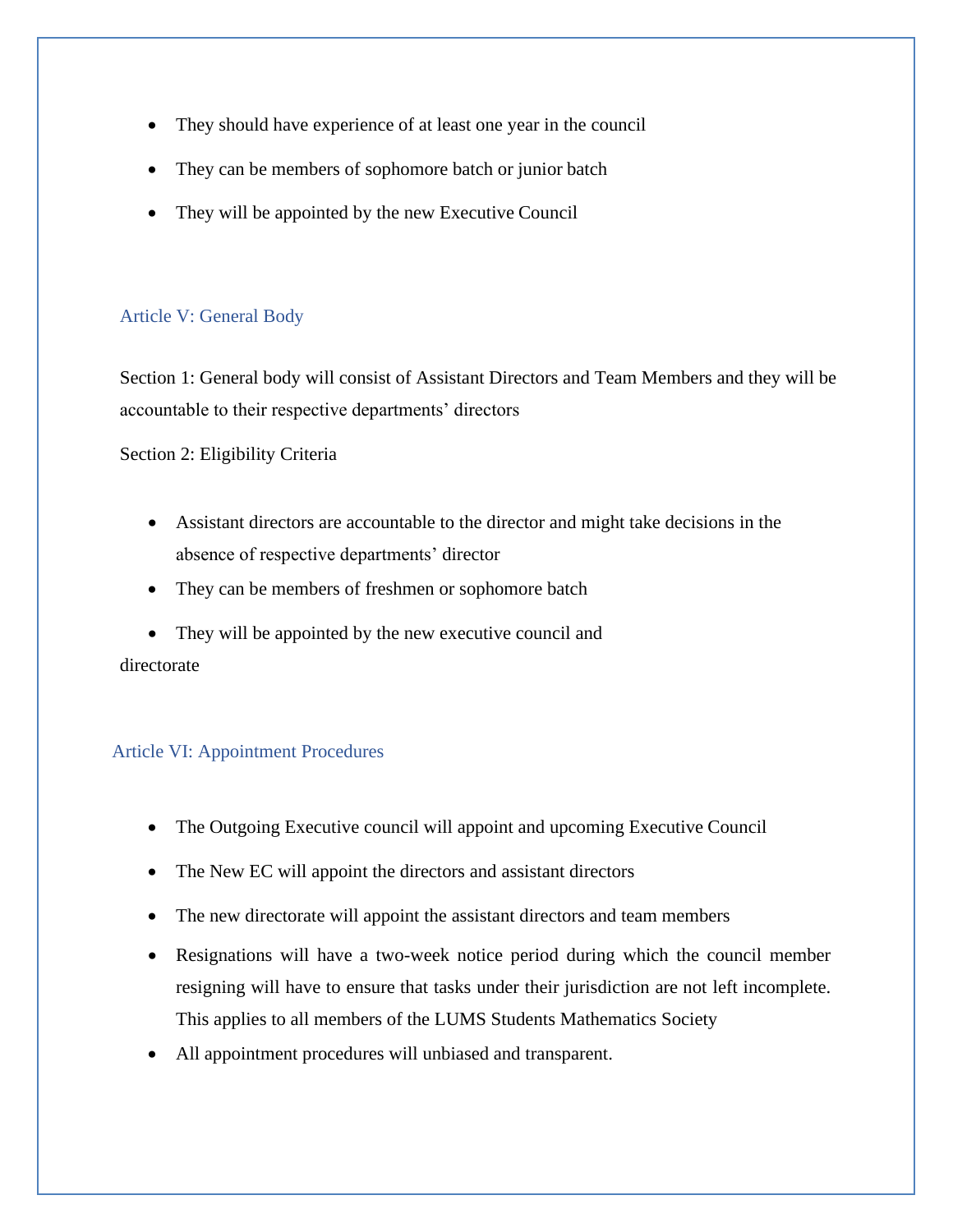### <span id="page-12-0"></span>Article VII: Patron

Section 1: The society shall operate under the guidance of the Patron

## Section 2: The Patron

- 1. Will be a member of LUMS faculty, specifically LUMS Mathematics Department
- 2. Will solely be the Patron of LSMS and no other society
- 3. May direct the activities of the society as he/she deems fit and necessary
- 4. Shall reserve final say on the matters, including arbitrating on any matter of conflict that may arise with the Executive Council

<span id="page-12-1"></span>5. May remove any member from any position as he/ she deems if necessary

### Article VII: Complaint Mechanism

Section 1. The society will have a formal mechanism for the filing of complaints against any office bearer.

Section 2. A complaint may be against actions including gross misconduct, exploitation of the powers associated with a particular post, failure to discharge duties reasonably or professionally, violation of the core values of honesty, integrity, discipline or professionalism, misrepresentation of the member's post in the society, or any other such offense.

Section 3. All complaints formally filed shall be investigated in a timely manner, provided the complaint is not in bad faith and is supported by documented evidence.

Section 4. Any grievance against any member in the society, provided that this member is not a member of the Executive Council, may be filed, via e-mail, with the Executive Council.

Section 5. Any grievance against a member of the Executive Council, such that this member is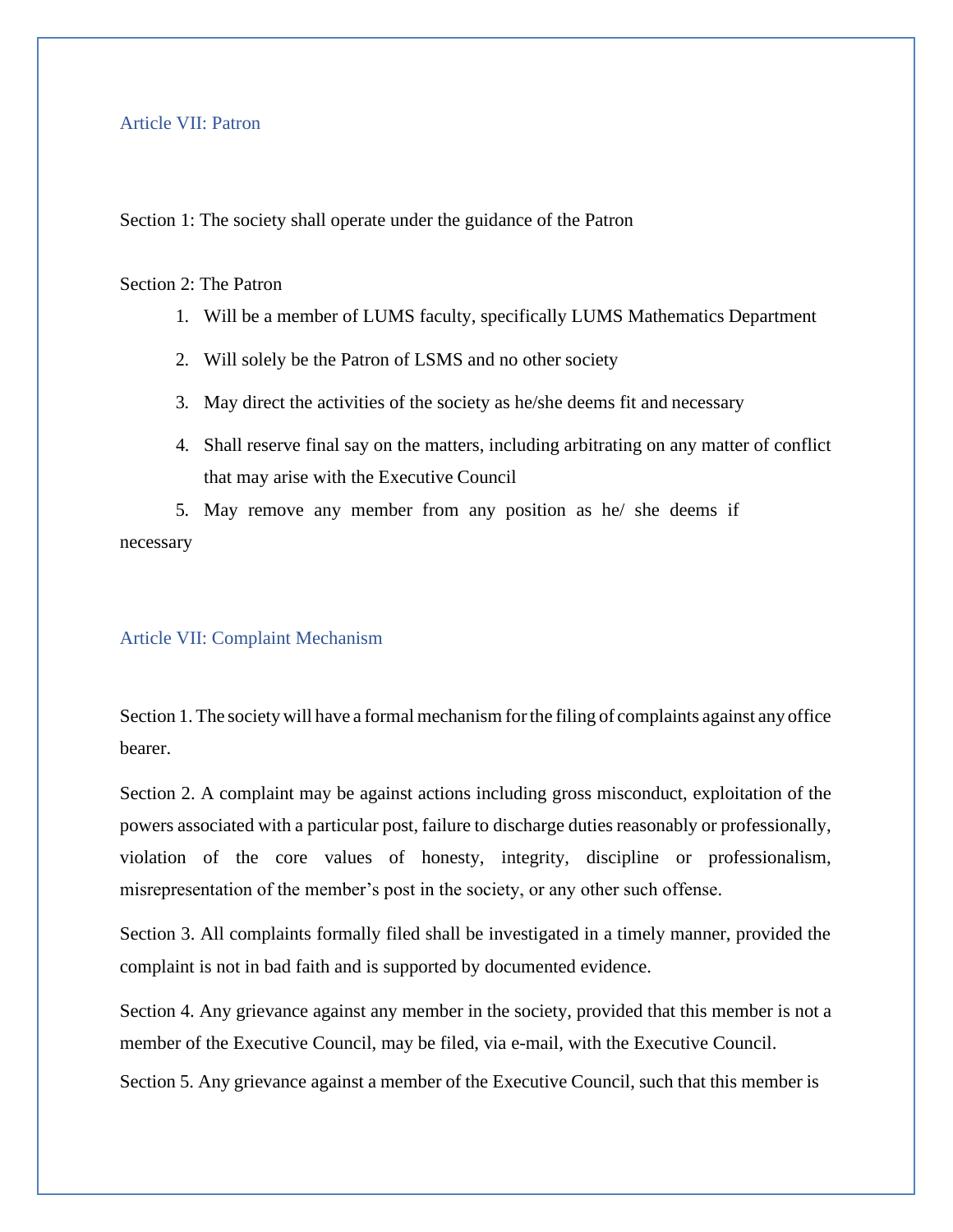not the President, may be filed, via e-mail, with the President.

Section 6. Any grievance against the President of the Society may be filed, either in writing or via e-mail or both, to the Patron of the Society

#### <span id="page-13-0"></span>Article VIII: Absence Policy

Section 1: It shall be mandatory for all members to attend all meetings.

Section 2: All members must provide prior notice and legitimate excuse of absence in the event of absence in a general body meeting.

Section 3: In case of two consecutive failures to supply legitimate notification, the term for the concerned member shall be terminated immediately on the prerogative of the EC

Section 4: Where a member of the EC is the one giving the notification of absence, legitimacy is accorded by unanimous agreement amongst the remainder of the EC.

Section 5: The inability to supply a legitimate excuse in two consecutive instances may be grounds for the immediate termination of term in office

#### <span id="page-13-1"></span>Article IX: Impeachment

Section 1: Any member of directorate can be fired by the EC with simple majority approval of the EC, after written or verbal warning, and a probationary period

Section 2: A Director may fire an Assistant Director of his/her department with simple majority approval of the EC after verbal or written warning, and a probationary period.

<span id="page-13-2"></span>Section 3: The process of removal of a member of the Executive Council can be invoked only by a member of the EC, who should have at least one more EC vote in order to satisfy the condition of simple majority vote for impeachment.